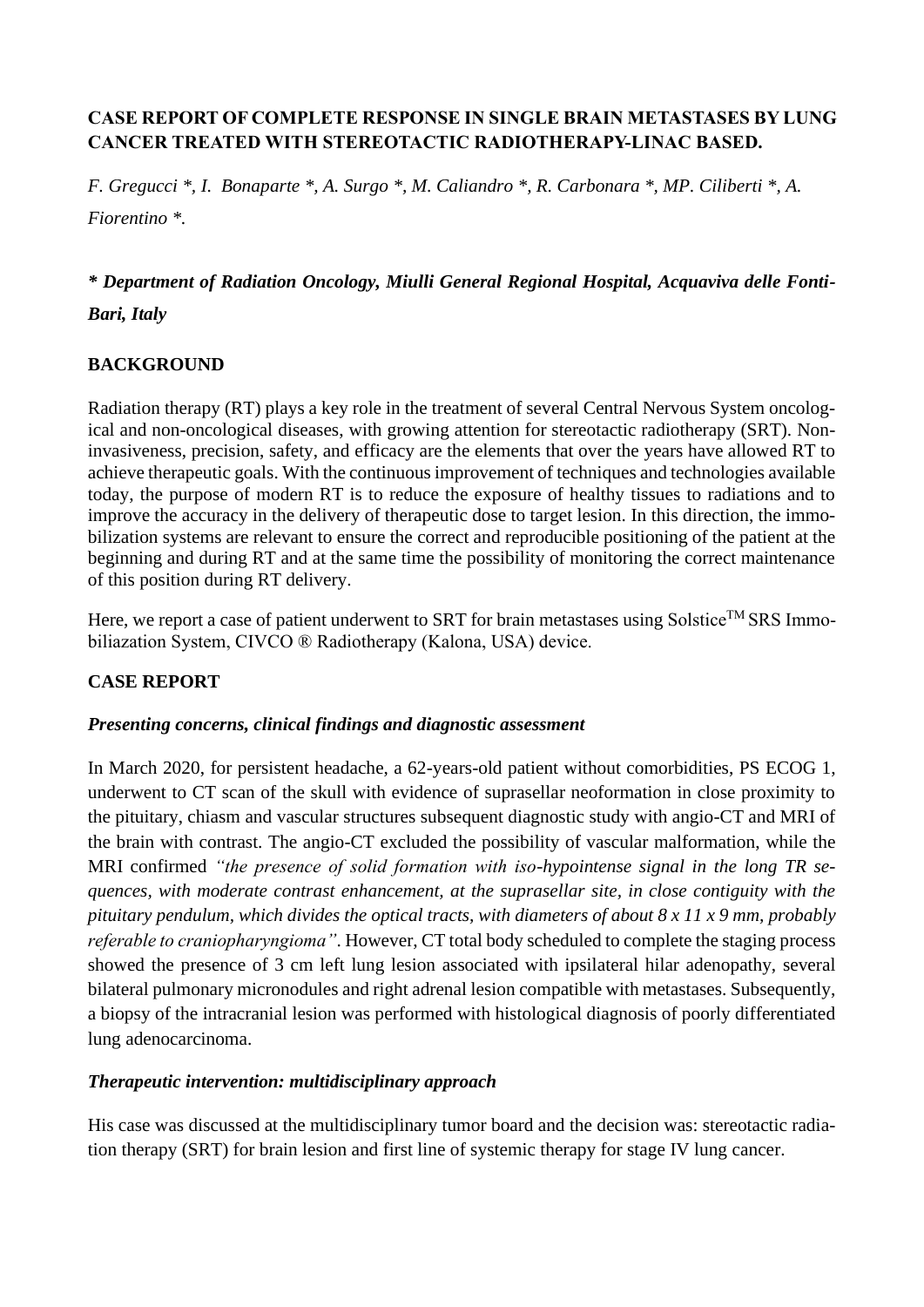# *Treatment*

In October 2020, patient underwent to SRT.

A 1-mm slice thickness CT simulation scan in supine position, with Solstice<sup>TM</sup> SRS Immobiliazation System, CIVCO ® Radiotherapy (Kalona, USA) device was acquired. The target was defined as GTV coincided with CTV, according to international guidelines, based on T1 contrast sequence of MRI on rigid co-registration with CT simulation. Considering the proximity to chiasma, no margins were added from CTV to PTV. To respect the constraints of organs at risk, a total dose of 23 Gy in 5 daily fractions was prescribed according to ICRU91 guideline at 80% isodose wit a maximum dose of 28,7 Gy. The treatment was delivered using VMAT tecnique with 4 no-coplanar arcs (coach angles 0,30,270,330 degree). The plan was created using 6-MV photon beams commissioned for a Varian TrueBeam Linac (Varian Medical System, Palo Alto, California, USA) (Figure 1). Daily IGRT with CBCT and SGRT with Align RT ®, were used to set-up control and beam-on.







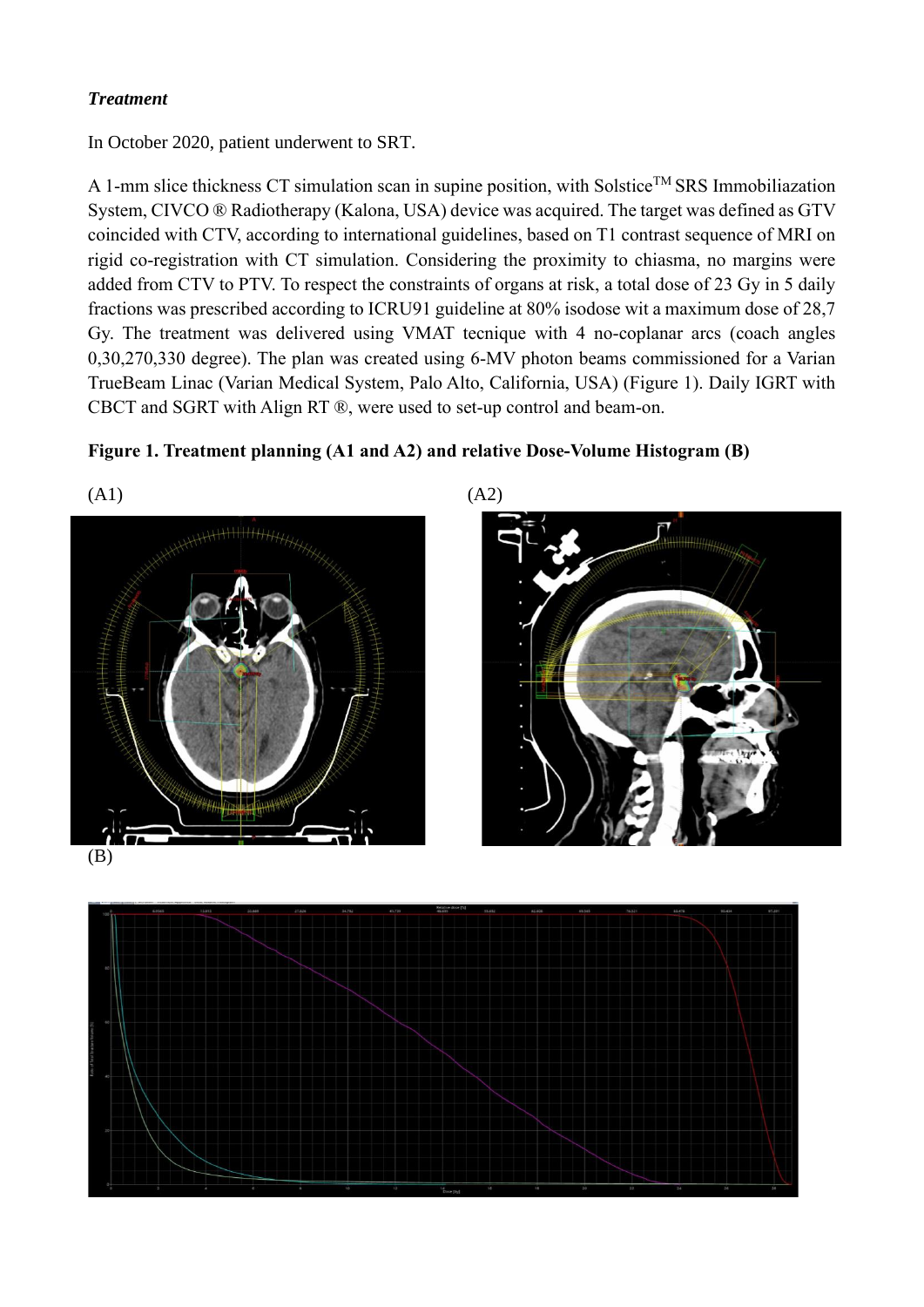## *Treatment response and outcome*

Patient completed the planned treatment without any interruption and without acute side effects. No RT late side effects were registered. The MRI of the brain with contrast performed in December 2020 (2 months after SRT) showed a complete response of treated intracranial lesion without appearance of new out-field lesions (Figure 2). the patient remained in excellent general condition and continued his therapeutic program.

## **Figure 2. MRI of the brain with contrast before (A) and 2-months after SRT (B)**

 $(A)$  (B)